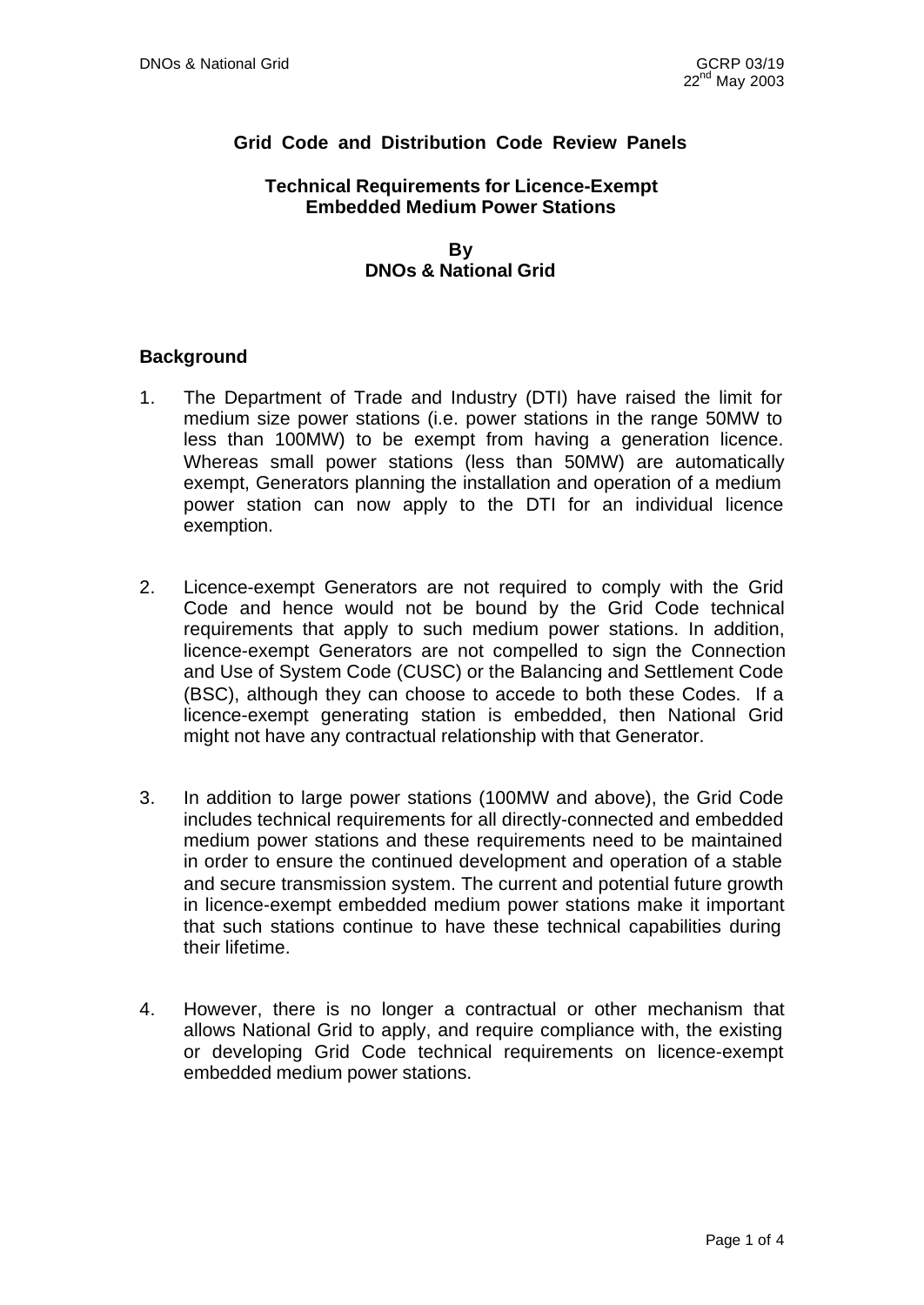## **Issues for National Grid**

- 5. For the past two years, National Grid has had discussions with the DTI on the need for licence-exempt embedded medium power stations to continue to be required to meet a minimum set of the Grid Code technical performance requirements. This is to ensure that the security and stability needs of the transmission system are not adversely affected.
- 6. At a meeting held on  $6<sup>th</sup>$  February 2003 at the DTI and attended by various industry representatives, it was decided that prior to granting the individual licence exemption order, the DTI would require, as a shortterm measure, the Generator to enter into a special bilateral agreement with NGC which includes those minimum technical requirements.
- 7. At a meeting on  $10^{th}$  April 2003 with the DTI and Ofgem, and attended by NGC and the DNOs, Ofgem and NGC expressed the view that the special bilateral agreement route was only a short-term measure and was not seen as an appropriate long-term solution. It is also understood that this view is held by the Generators.
- 8. There is, therefore, a need to establish a transparent and binding longterm solution acceptable to the parties concerned and which allows the relevant existing and developing Grid Code technical requirements for licence-exempt embedded medium power stations to be applied, enforced and complied with during the lifetime of the station.

## **Issues for Distribution Network Operators**

- 9. DNOs are concerned that some of NGC's Grid Code requirements are for the purpose of NGC discharging its statutory and licence conditions for the total system, and are not required for DNOs to meet their own obligations.
- 10. DNOs have no history of applying such requirements to embedded Generators, and importantly they therefore have:
	- a) no legal or licence obligation to do so;
	- b) no current expertise in these particular technical specialisms;
	- c) no income to support either the technical work required, nor the liabilities and costs arising from it.
- 11. DNOs believe it is therefore not appropriate to transfer the existing NGC requirements wholesale for DNOs to apply and enforce through either or both of their connection agreements and the Distribution Code.
- 12. DNOs do recognize some overlap in the Grid Code technical requirements with those existing in the Distribution Code, and believe that these should continue to be applied by DNOs in accordance with existing practice.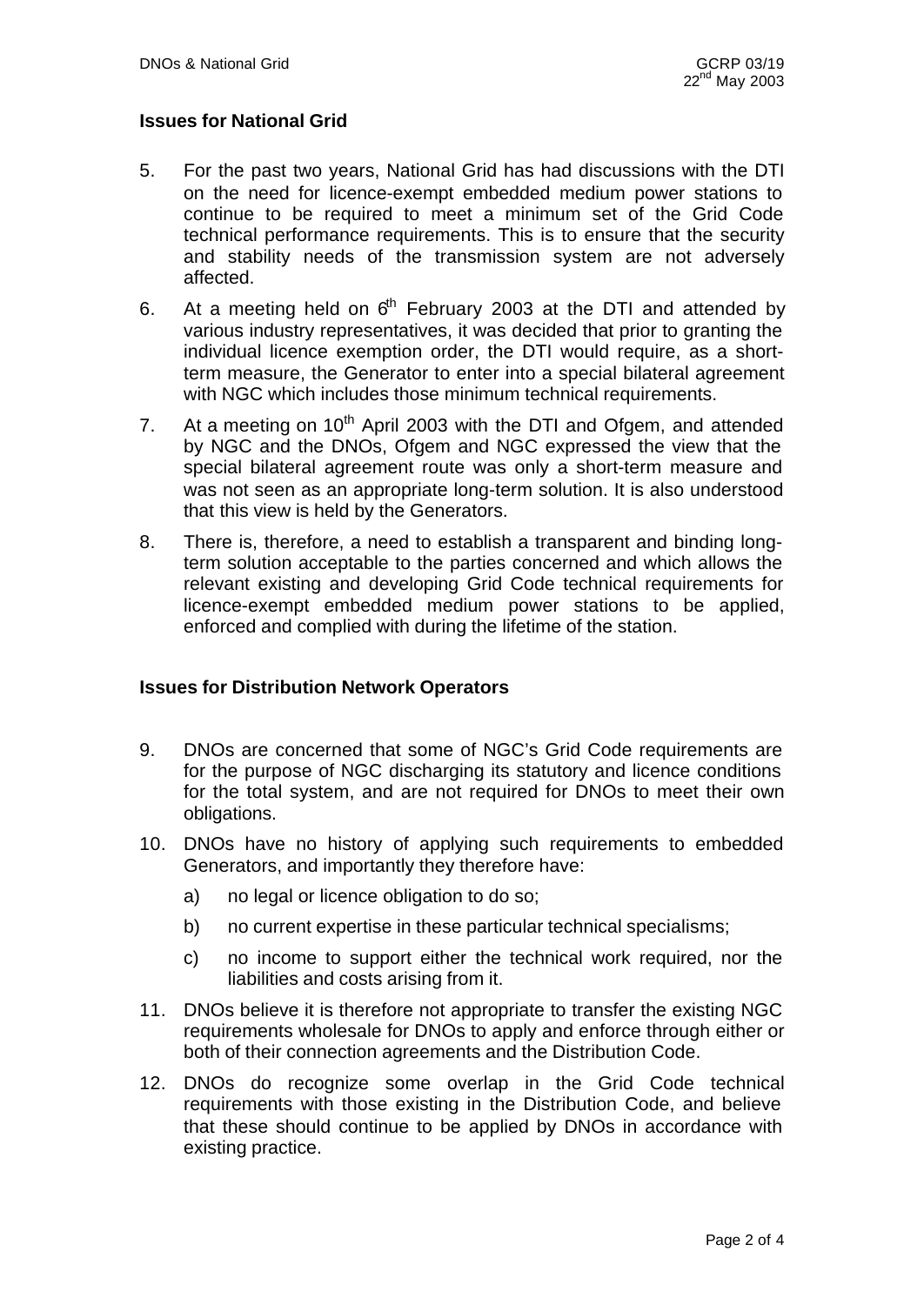# **Proposed Way Forward**

- 13. Given the industry framework in terms of license responsibilities and existing industry codes, a mechanism needs to be found and agreed that identifies the roles, obligations and responsibilities of all interested parties in meeting the overall objective of placing, enforcing and complying with only relevant technical requirements for licence-exempt embedded medium power stations. The parties are NGC as the total system operator, the DNOs as the host network operators, the embedded Generators as the plant owners, Ofgem as the industry regulator and the DTI as the custodians of the legal and policy requirements for licensing.
- 14. One possible mechanism would be for the DNOs to require licenceexempt embedded medium Generators via their connection offers/agreements and/or the Distribution Code to have a 'framework' contract in place with NGC. Such a contract would then require compliance with the relevant Grid Code clauses. Other mechanisms may be possible.
- 15. In order to identify and agree such a mechanism, and to discuss and propose the responsibilities for all parties, it is recommended to establish a joint GCRP/DCRP working group who would be charged with developing proposals and reporting back to the Panels. A draft terms of reference is attached in an appendix.

#### **Recommendations**

- 16. The GCRP/DCRP are invited to:
	- a. note the content of this paper
	- b. agree the setting up of the proposed joint working group
	- c. discuss and agree the proposed working group terms of reference